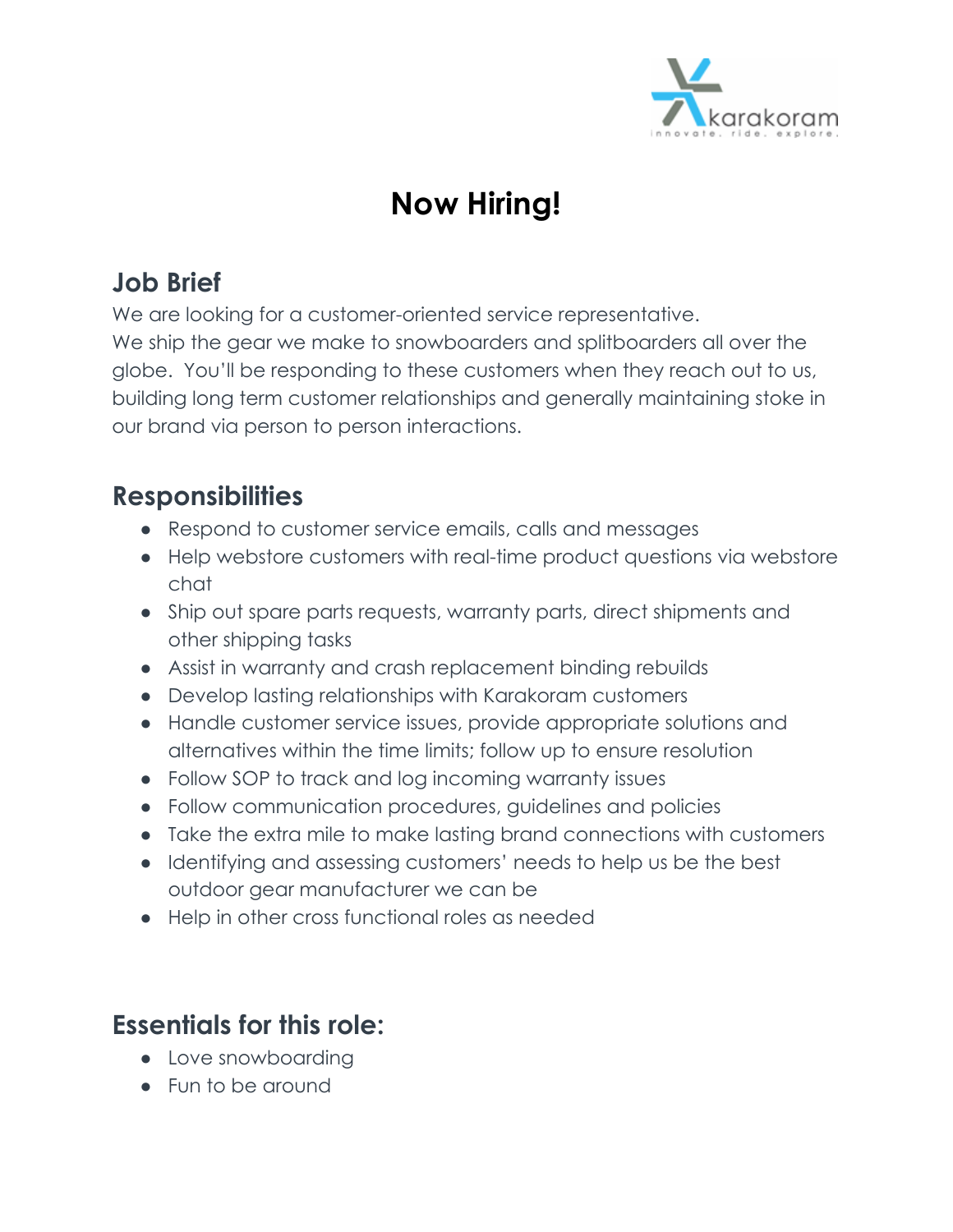- Strong interpersonal skills
- Excellent written and verbal communication
- Strong problem solving skills
- Strong work ethic
- Quick learner
- Excels in team environment
- Ability to multi-task, prioritize, and manage time effectively

## **Skills that would be helpful:**

- Experience Splitboarding, Skateboarding, Mountain Biking, or Surfing
- Prior outdoor industry experience
- Prior experience working in retail or customer service

#### **Development Opportunities:**

We are a growing company, just finishing our new factory/global headquarters in North Bend, Washington. We will have many new roles open up as we continue to grow into our new space. We are also looking for someone with strong writing and/or design skills to help us expand our blog and social media presence.

#### **Other Positions:**

Hiring for seasonal production workers starts soon! If being a binding builder in the summer (~May- ~October) is more up your alley, you can get ahead of that ball now by sending us your resume early. The full job description will be posted later in the spring.